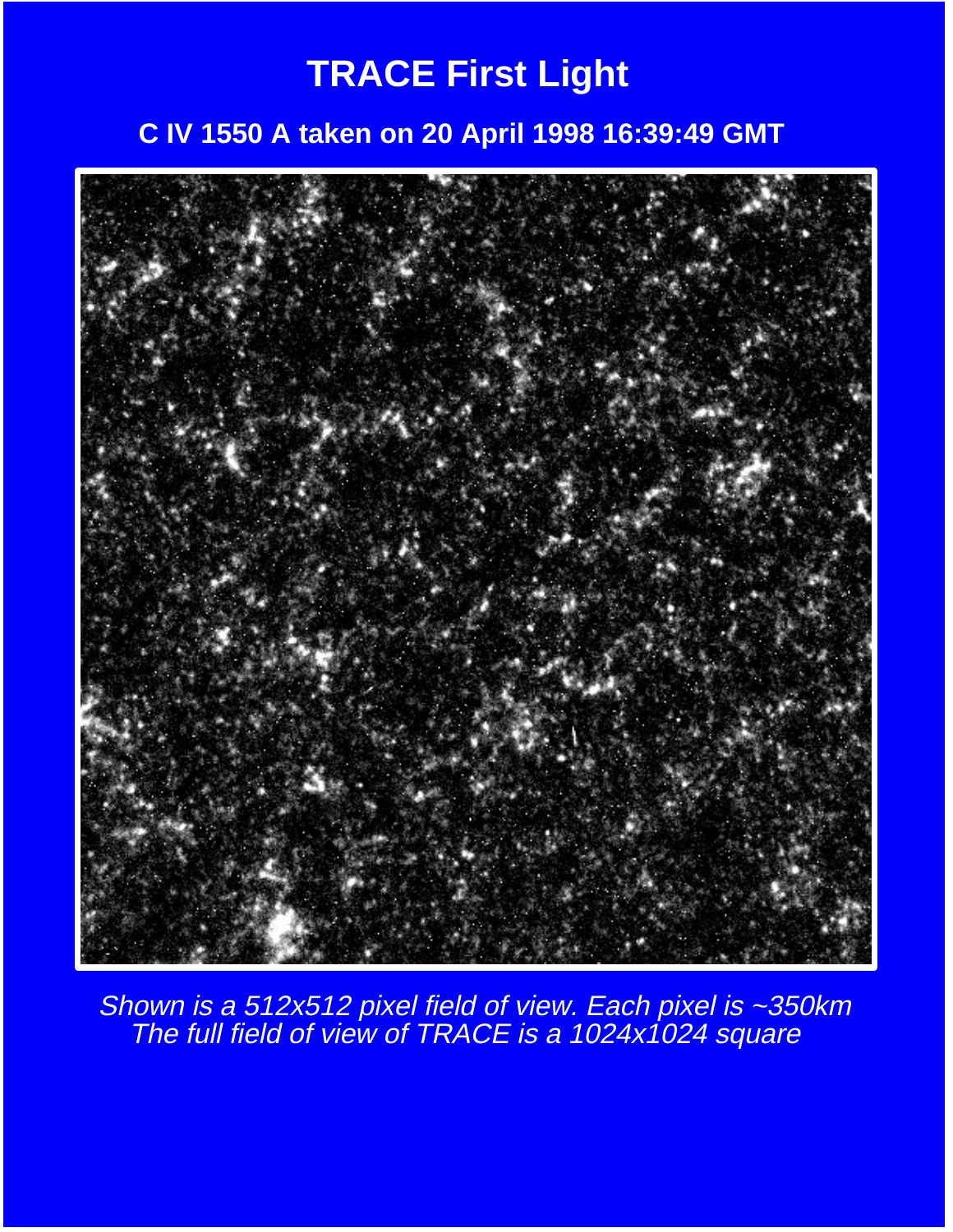### **TRACE First Light**

#### **Lyman** α **(1216A) taken on 20 April 1998 16:44:27 GMT**



Shown is a 512x512 pixel field of view. Each pixel is ~350km The full field of view of TRACE is a 1024x1024 square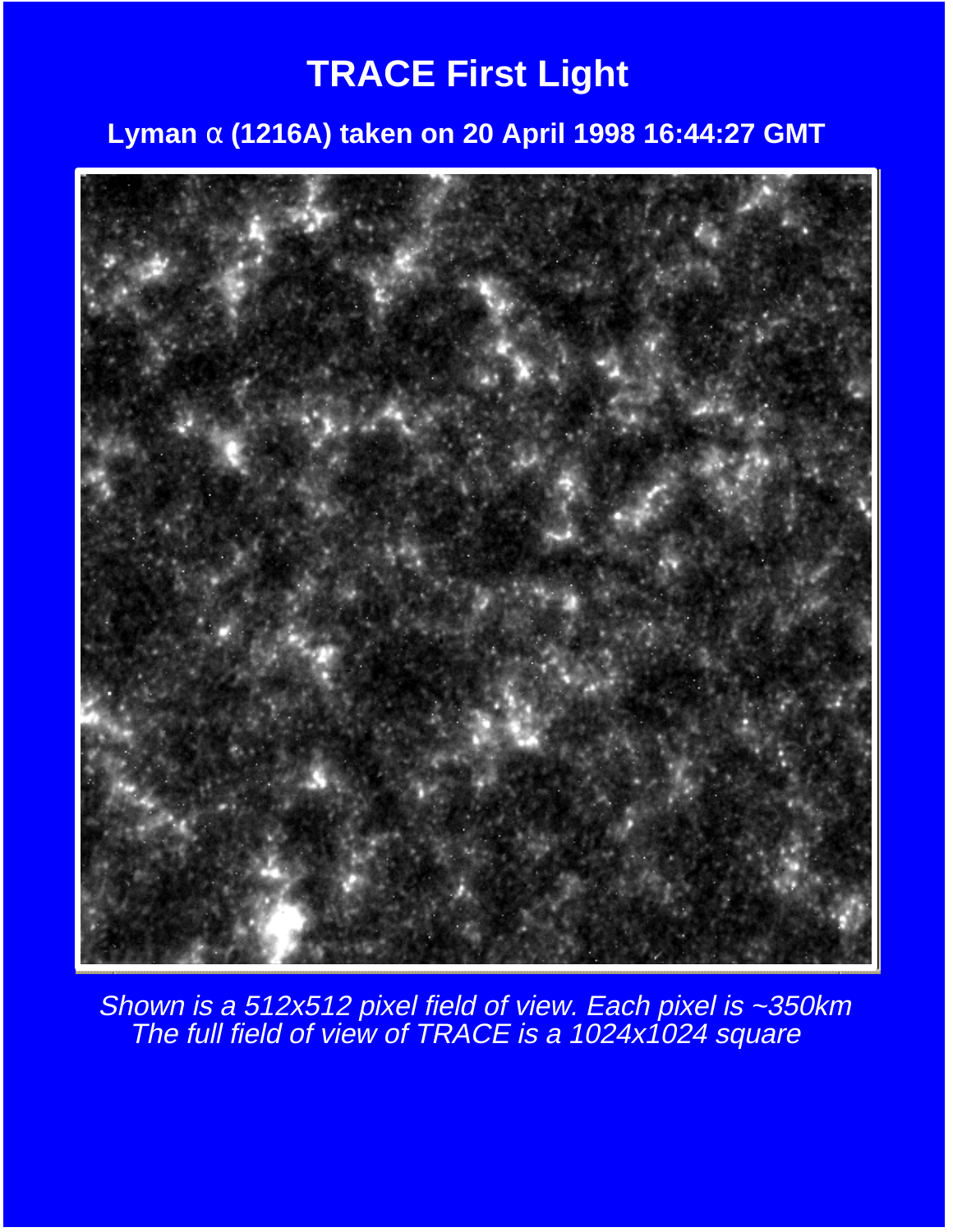### **TRACE First Light**

#### **C IV 1600 A taken on 20 April 1998 16:45:40 GMT**



Shown is a 512x512 pixel field of view. Each pixel is ~350km The full field of view of TRACE is a 1024x1024 square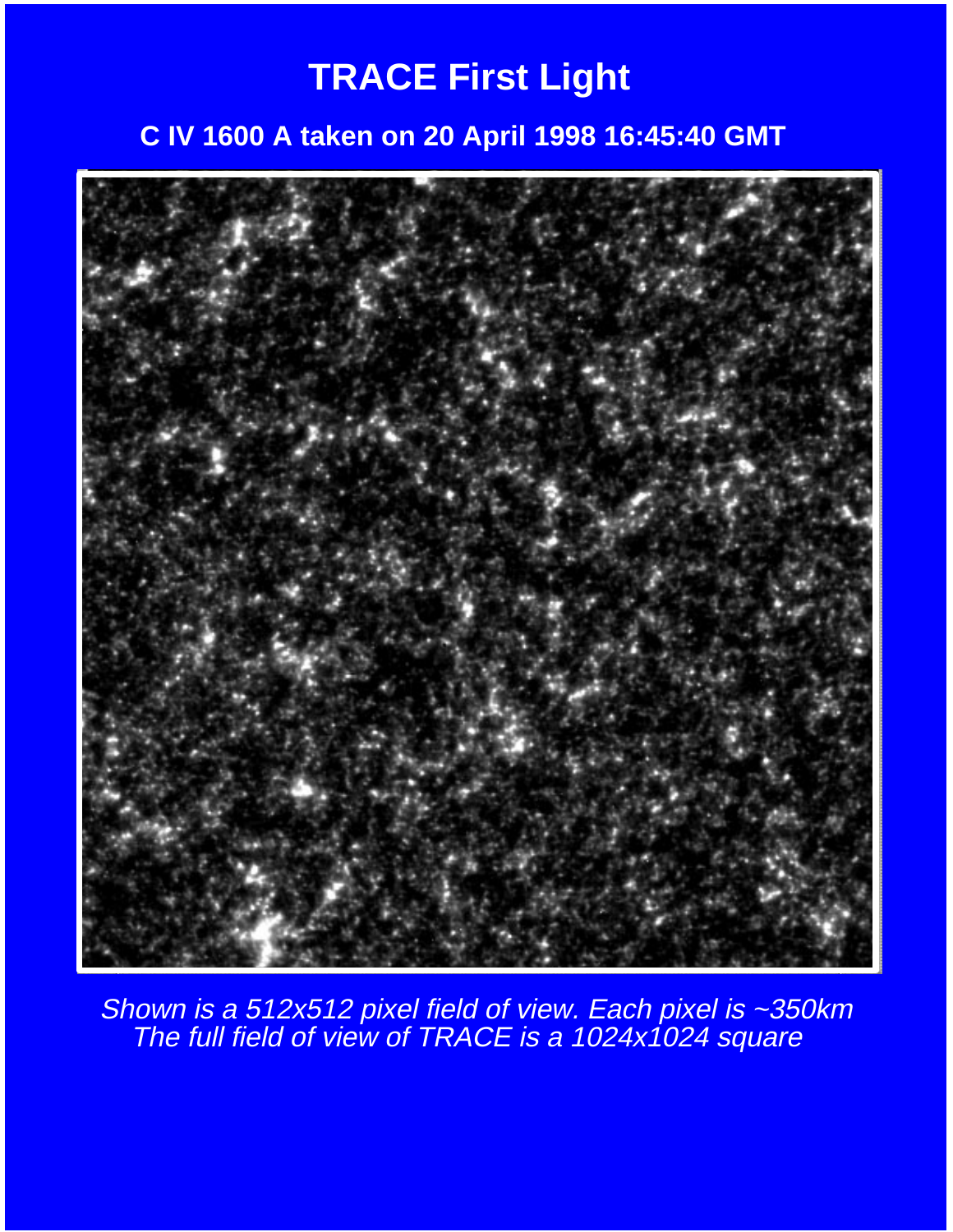### **TRACE − Active region at the limb**

 **C IV 1600 A taken on 21 April 1998 18:53:22 GMT**



Shown is a 512x512 pixel field of view. Each pixel is ~350km The full field of view of TRACE is a 1024x1024 square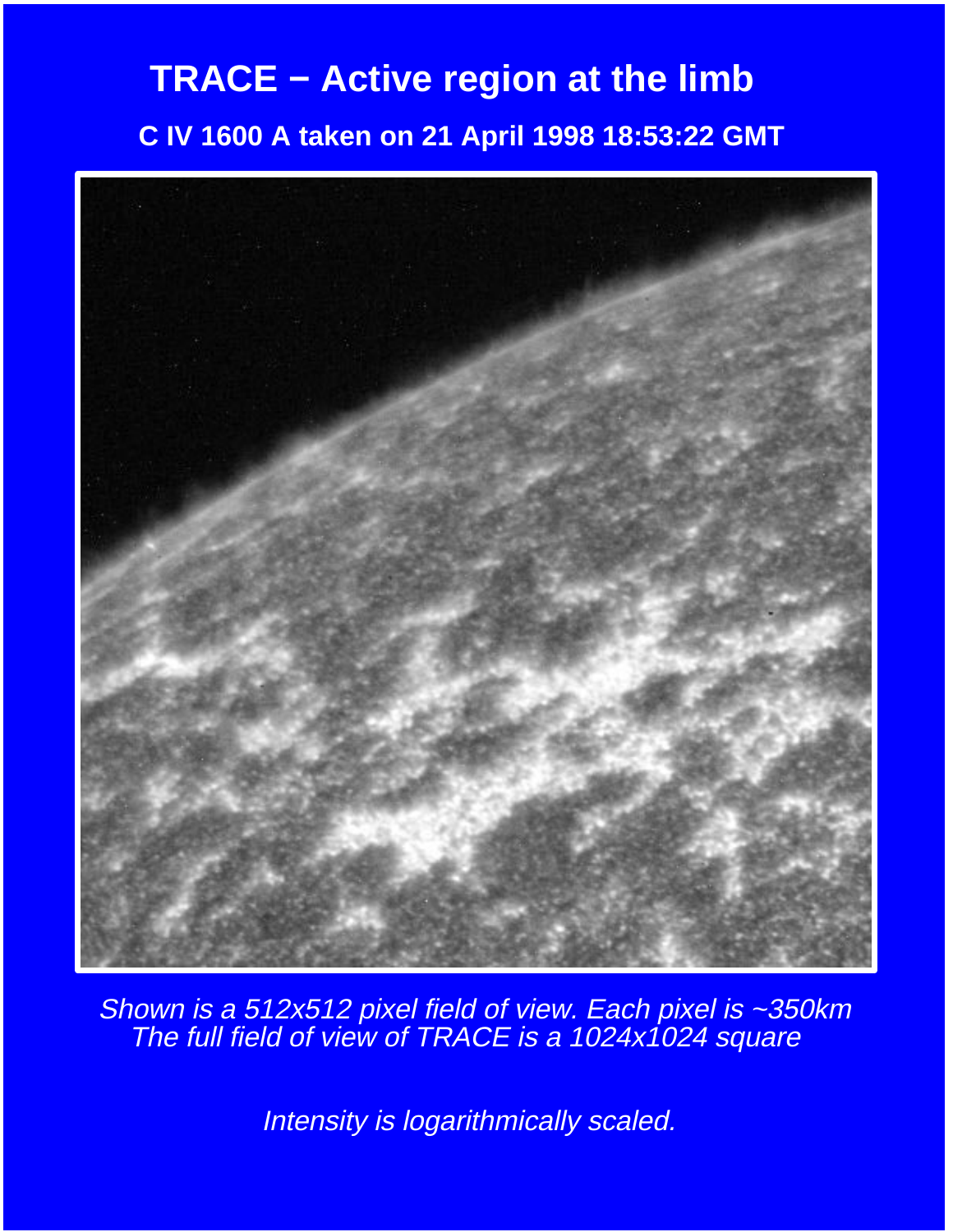# **TRACE − Active region near disk center C IV 1600 A taken on 21 April 1998 18:59:18 GMT**



Shown is a 512x512 pixel field of view. Each pixel is ~350km The full field of view of TRACE is a 1024x1024 square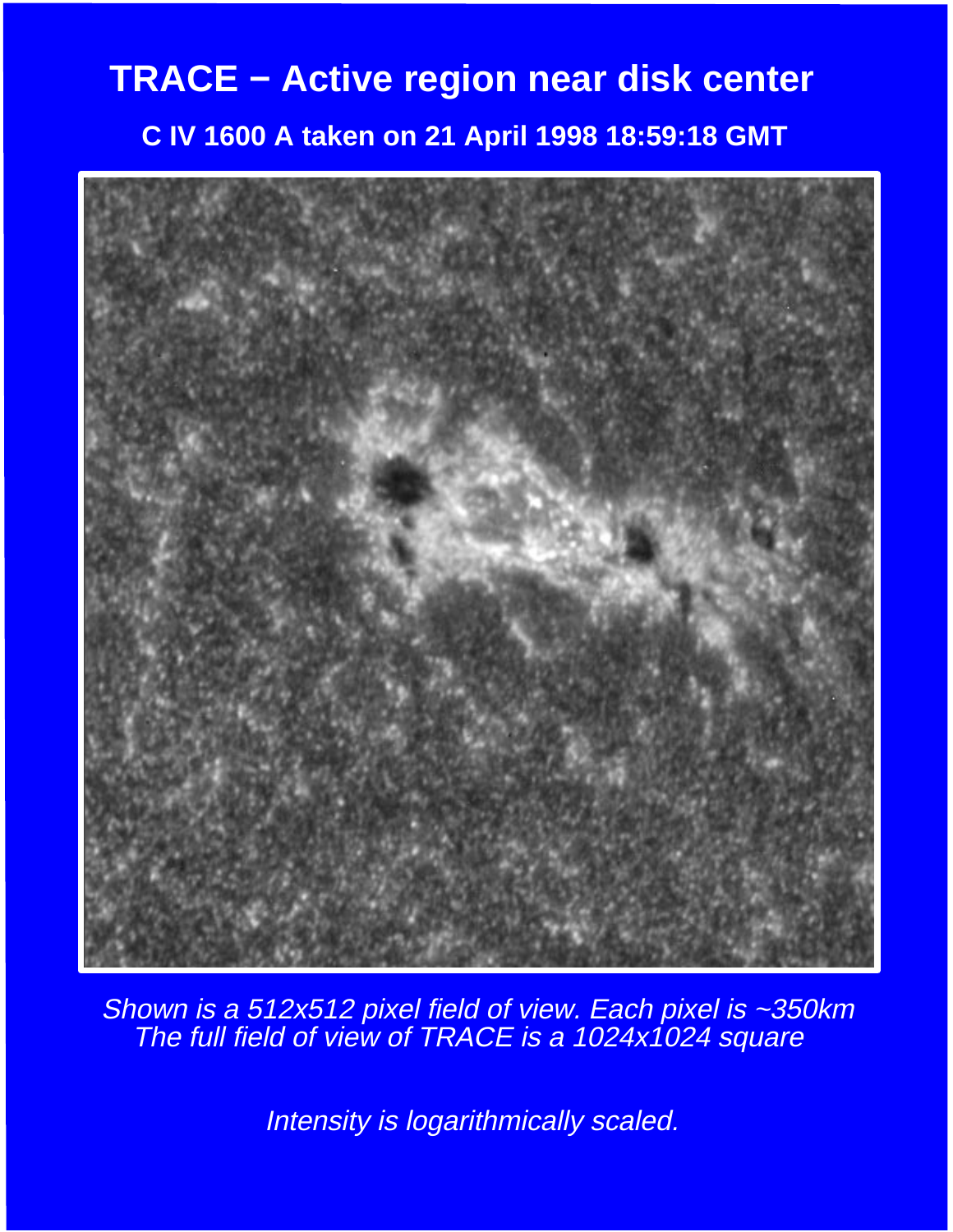**SOHO magnetogram, taken on 22 April 1998 15:20 GMT**



Shown is a 512x512 pixel field of view. Each pixel is ~350km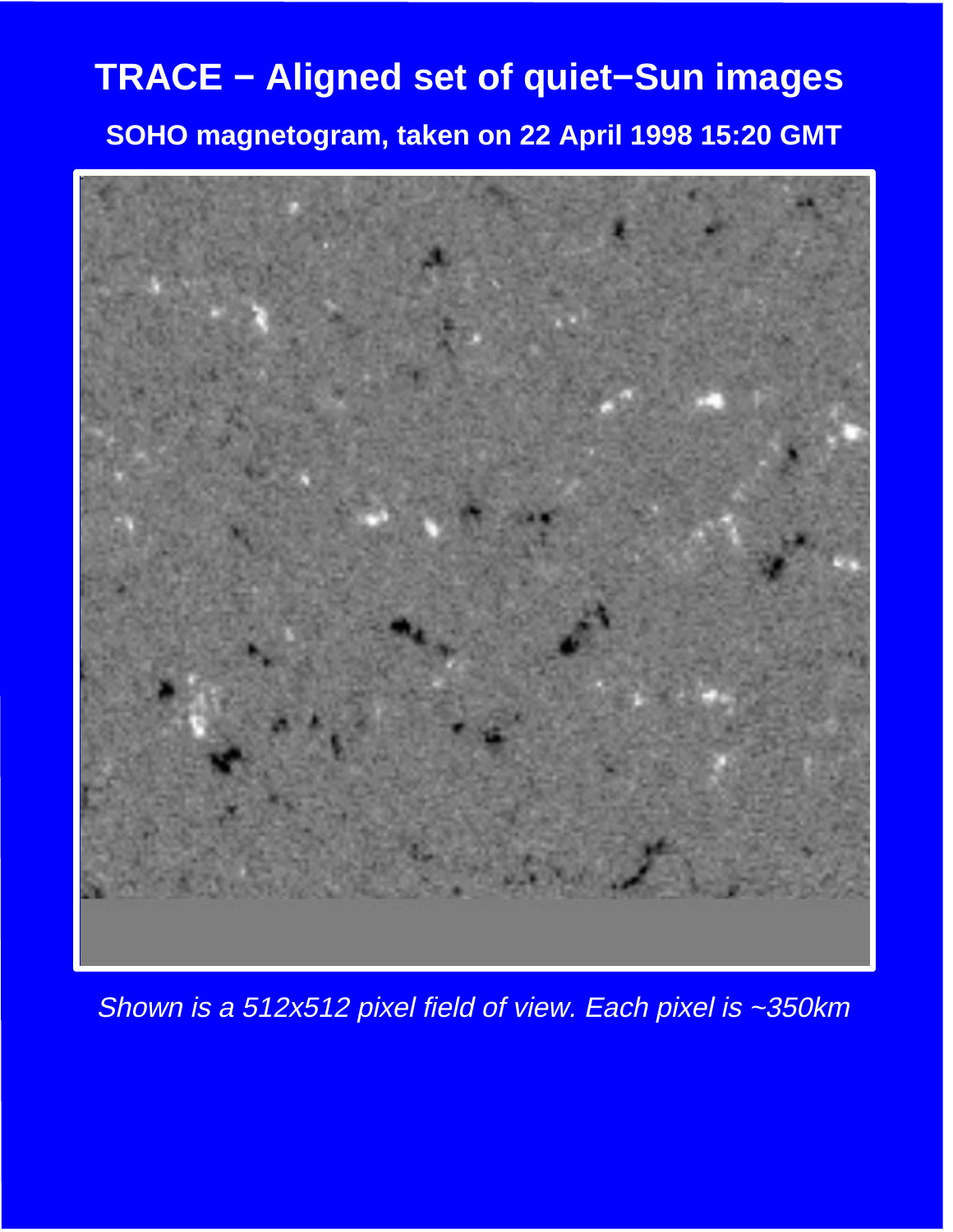**C IV 1600 A taken on 22 April 1998 15:41:17 GMT**



Shown is a 512x512 pixel field of view. Each pixel is ~350km The full field of view of TRACE is a 1024x1024 square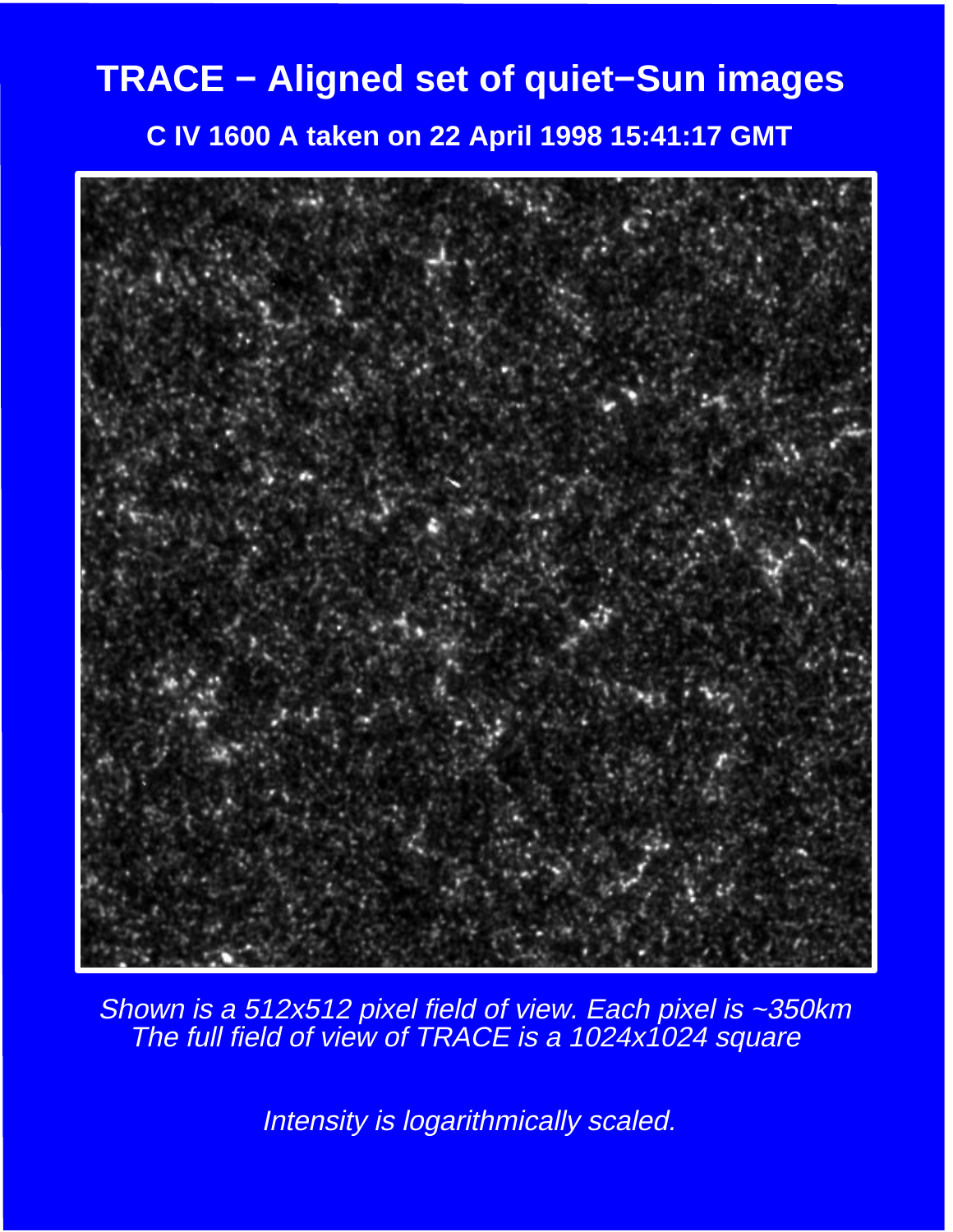**Lyman** α **taken on 22 April 1998 15:38:27 GMT**



Shown is a 512x512 pixel field of view. Each pixel is ~350km The full field of view of TRACE is a 1024x1024 square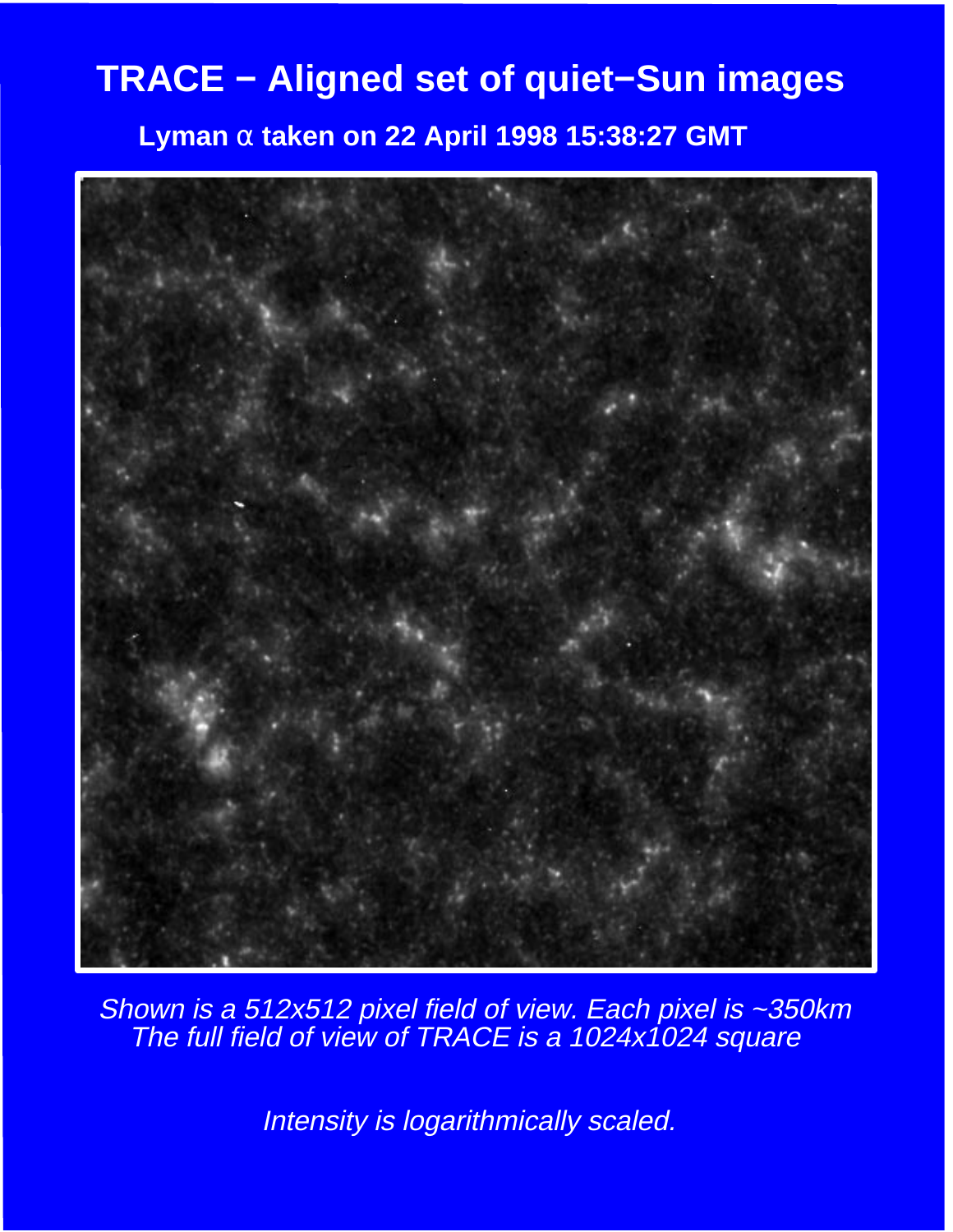**Fe IX 171A taken on 22 April 1998 15:49:26 GMT**



Shown is a 512x512 pixel field of view. Each pixel is ~350km The full field of view of TRACE is a 1024x1024 square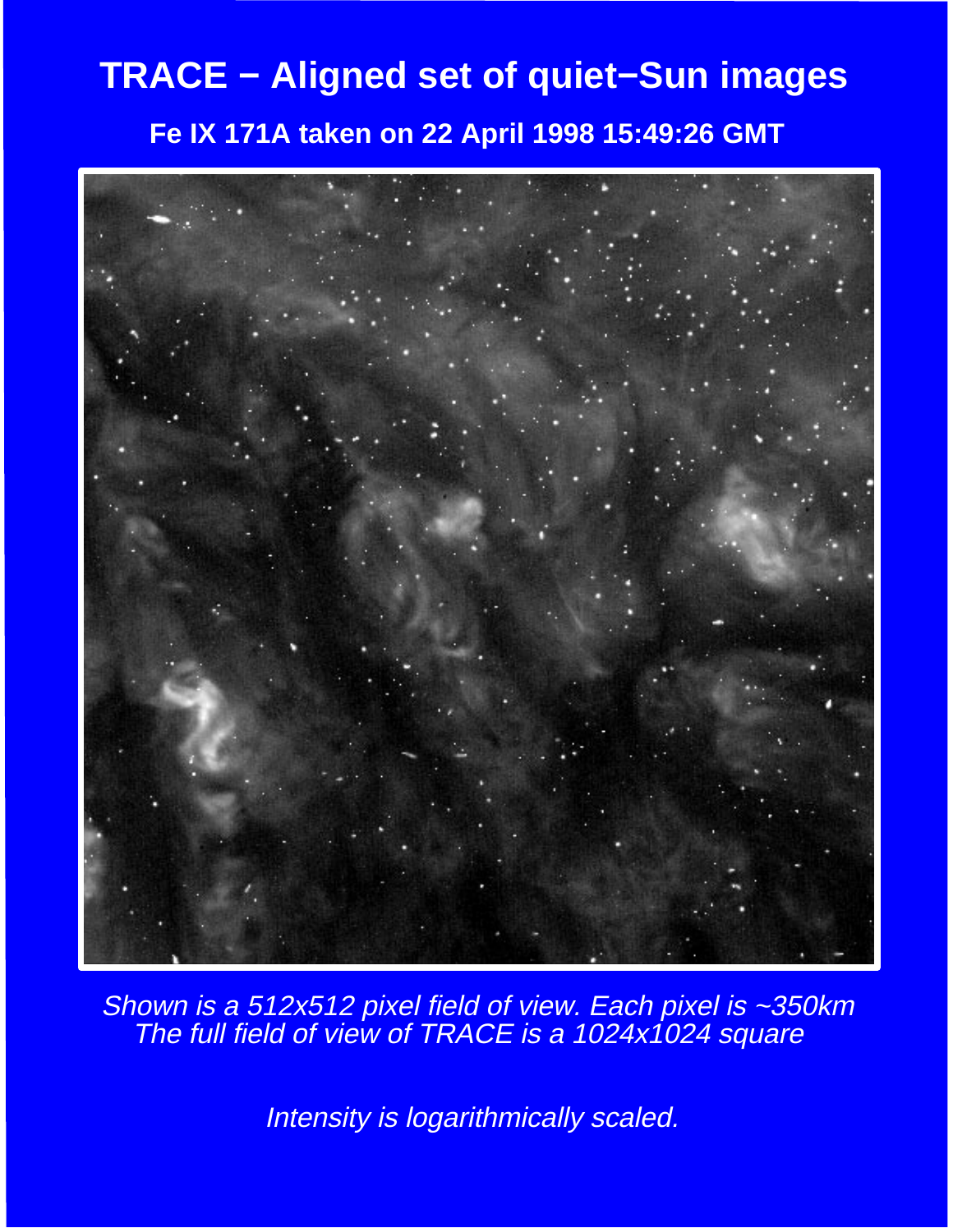**Fe XII 195A taken on 22 April 1998 15:54:09 GMT**



Shown is a 512x512 pixel field of view. Each pixel is ~350km The full field of view of TRACE is a 1024x1024 square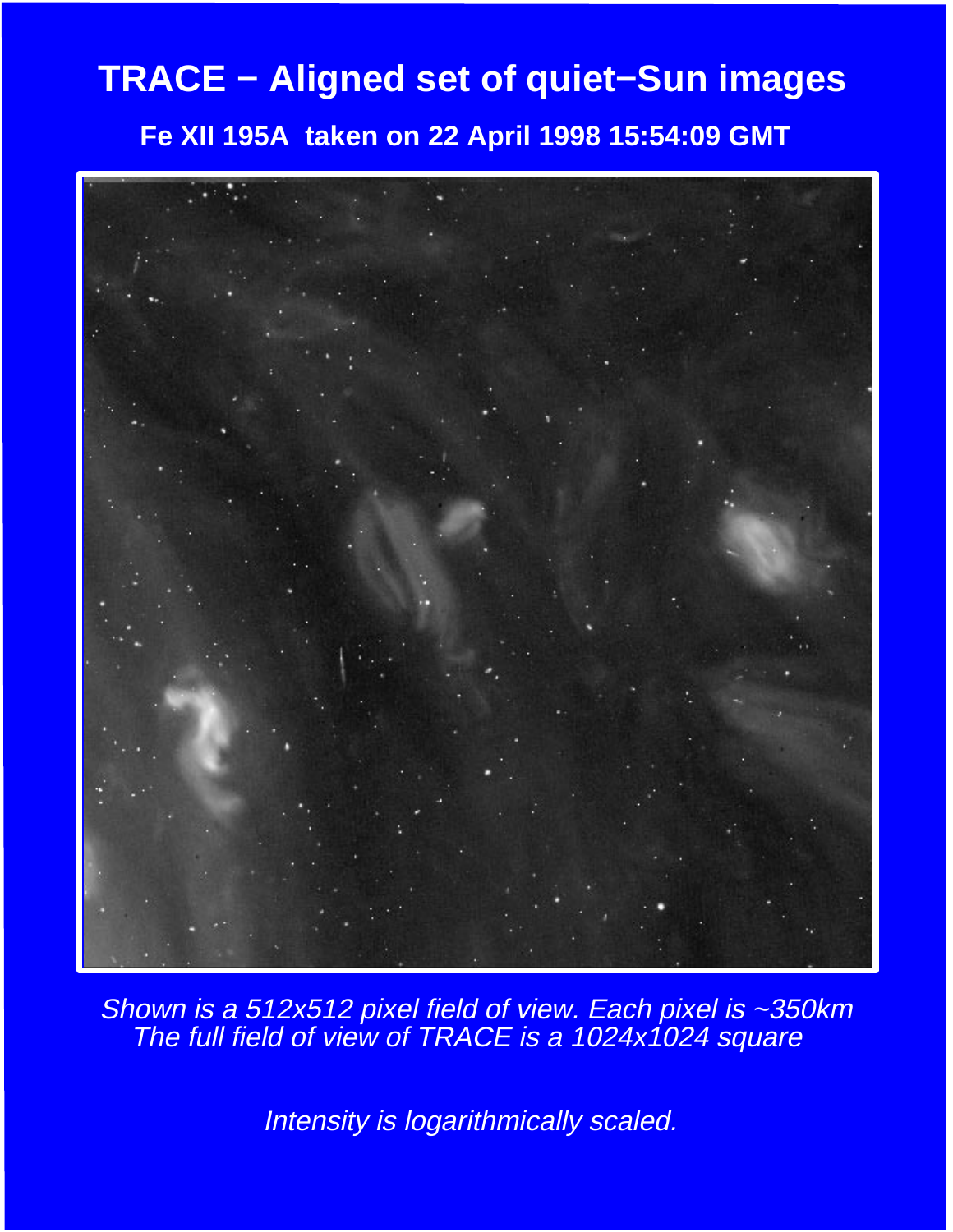#### **Fe XV 284A taken on 22 April 1998 15:57:44 GMT**



Shown is a 512x512 pixel field of view. Each pixel is ~350km The full field of view of TRACE is a 1024x1024 square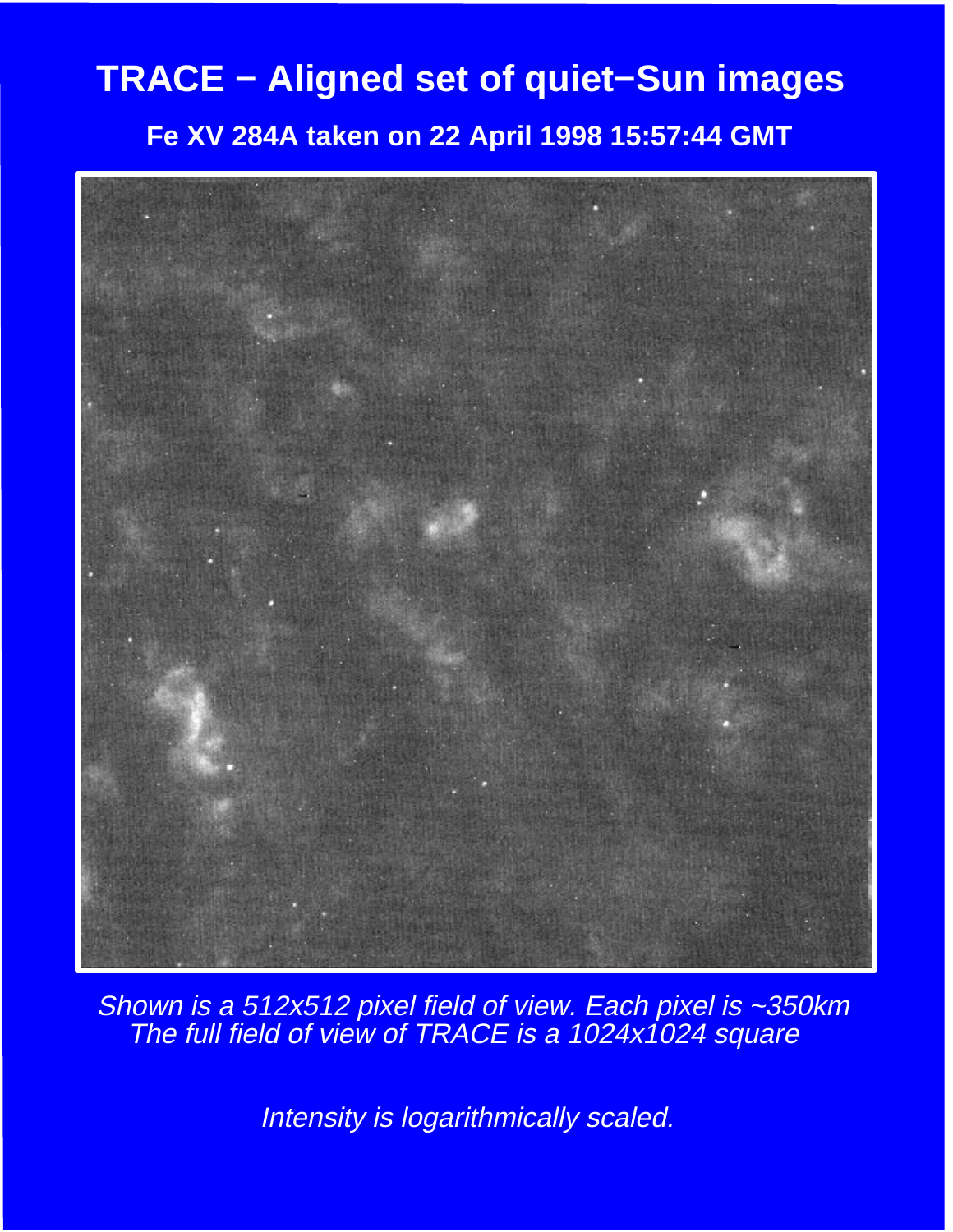### **TRACE − Active region**

#### **Fe IX 171A taken on 23 April 1998 12:25:39 GMT**



Shown is a 1024x1024 pixel field of view. Each pixel is ~0.50 arcsec or ~360km

Brightness is proportional to the square root of the intensity.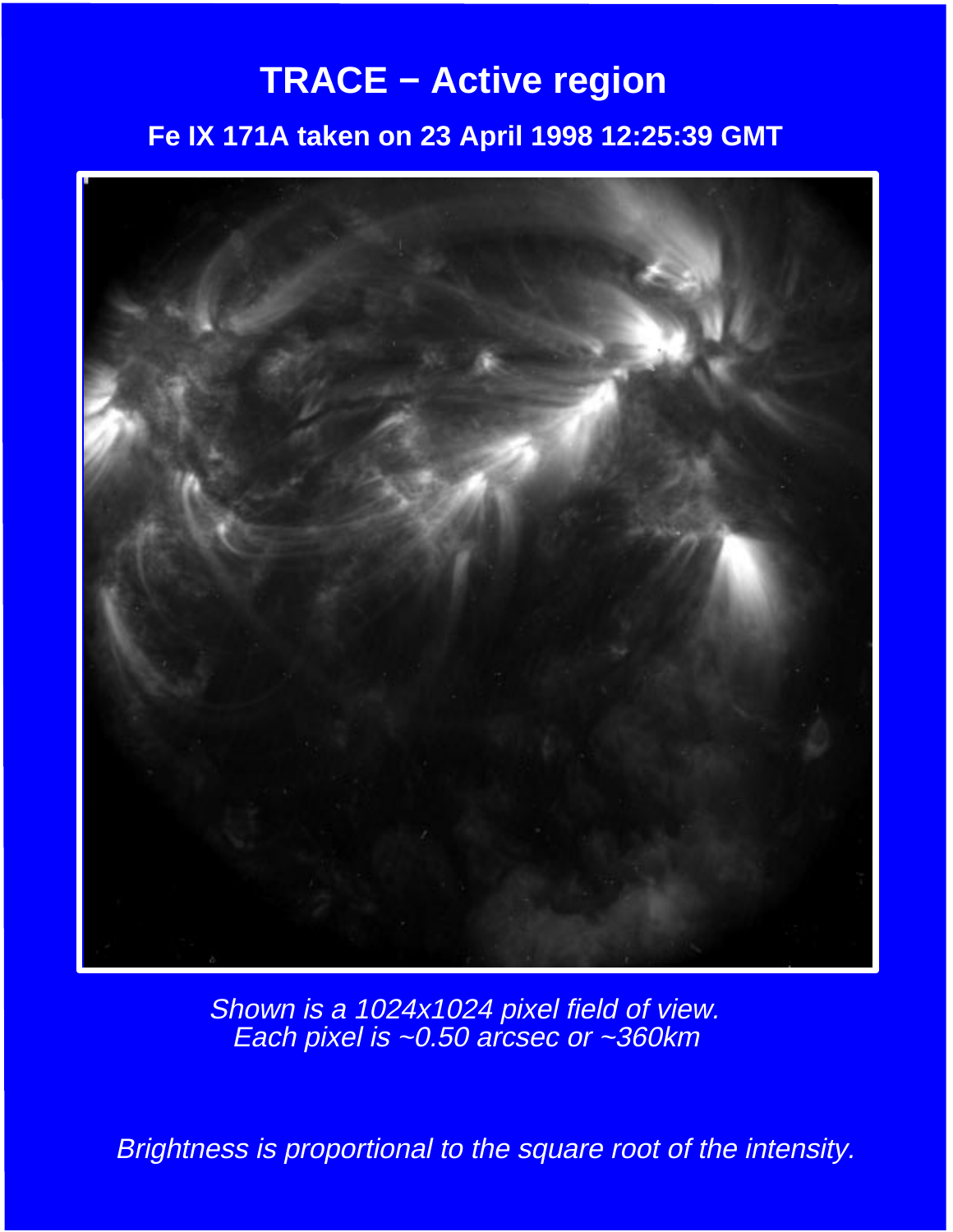### **EIT − Active region**

#### **Fe IX 171A taken on 22 April 1998 13:26 GMT**



**Shown is a segment of the entire field of view.**  corresponding to the full field of view of TRACE of 515x515 arc seconds.

Brightness is proportional to the square root of the intensity.